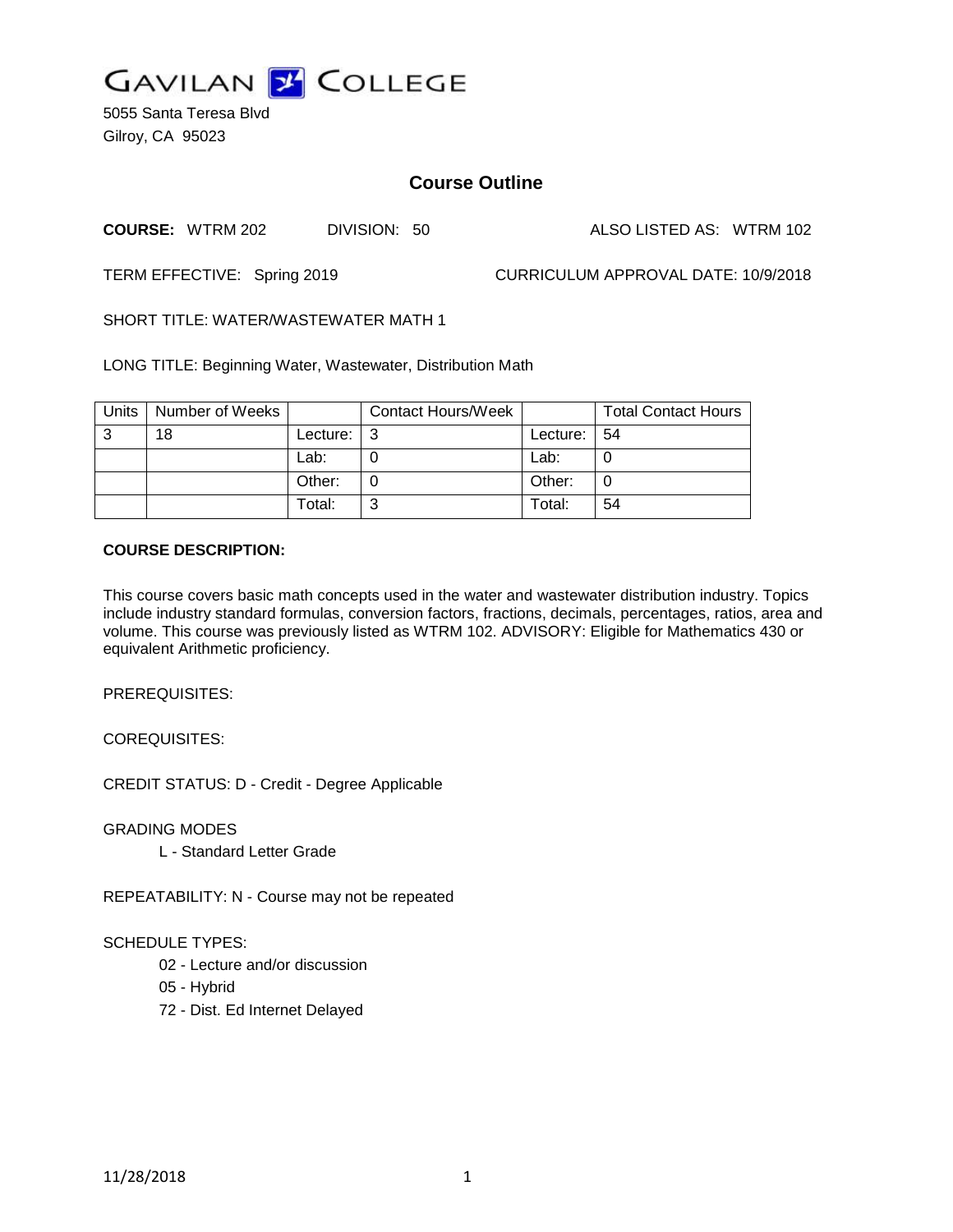## **STUDENT LEARNING OUTCOMES:**

1. Apply mathematics such as addition, subtraction, multiplication, and division with whole numbers, decimals, and fractions used in the Water Industry.

Measure of assessment: Exams, Problem Worksheets, Homework

Year assessed, or planned year of assessment: 2017

Semester: Fall

2. Utilize industry standard formula sheets and conversion factors to successfully solve math problems.

Measure of assessment: Exams, Problem Worksheets, Homework

Year assessed, or planned year of assessment: 2017

## **CONTENT, STUDENT PERFORMANCE OBJECTIVES, OUT-OF-CLASS ASSIGNMENTS**

Curriculum Approval Date: 10/9/2018

5 Hours

Content: Review of basic mathematics: Addition; Subtraction; Multiplication; Division, with whole numbers, fractions, decimals and percentages.

Student Performance Objectives: Apply basic math concepts as they relate to water industry standard calculations.

6 Hours

Content: Review Industry Standard Formula Sheets used and provided when taking State Certification Exams. Identification of Conversion Factors used to convert Cubic Feet to Gallons to Pounds. Identify the Pounds Formula.

Student Performance Objectives: Identify and apply the formulas needed to successfully solve word problems. Manipulate conversion factors to convert Cubic Feet to Gallons to Pounds. Solve problems using the Pounds Formula.

6 Hours

Content: Computation of Surface Area in Square Feet of Square, Rectangular, Circular Tanks and the cross section of a Trapezoidal shaped canal. Computation of Surface Area in Acres of Square, Rectangular, Circular Tanks.

Student Performance Objectives: Identify and apply the formulas needed to successfully solve word problems. Calculate the surface area in square feet of tanks and vessels. Convert cubic feet into cubic yards.

#### 6 Hours

Content: Computation of Volume in Cubic Feet of Square, Rectangular, Circular tanks and Trapezoidal shaped canals. Computation of Volume in Acre Feet of Square, Rectangular, Circular tanks and Trapezoidal shaped canals. Computation of Cubic Yards of Square, Rectangular, Circular tanks and Trapezoidal shaped canals.

Student Performance Objectives: Identify and apply the formulas needed to successfully solve word problems. Calculate area, volume, gallons, and cubic yards of trapezoid shaped canals.

#### 6 Hours

Content: Computation of Linear Feet measurements, Perimeters, and Circumferences of tanks, vessels, and weirs. Calculate Percent (%) Removal/Efficiency of treatment processes.

Student Performance Objectives: Identify and apply the formulas needed to successfully solve word problems. Calculate linear feet measurements, perimeters, and circumferences of tanks, vessels, and weirs. Calculate volume in cubic feet of tanks and vessels. Calculate dose, demand, residual in chemical application. Utilize the pounds formula to calculate pounds of chemicals, sludge and bacteria in the system. Calculate surface loading rate in gallons/day per square foot.

#### 6 Hours

Content: Computation of Average Industrial, Commercial, and Domestic Water Uses. Identify Peak Flow, Minimum Flow, and calculate Average Daily, Monthly, and Annual Flows. Calculate Gallons per Day percapita. Calculate Population Equivalents.

Student Performance Objectives: Identify and apply the formulas needed to successfully solve word problems. Calculate area in acres, volume in acre feet and convert square feet into acres, and cubic feet into acre feet. Calculate percent removal/efficiency of treatment processes. Identify peak flow, minimum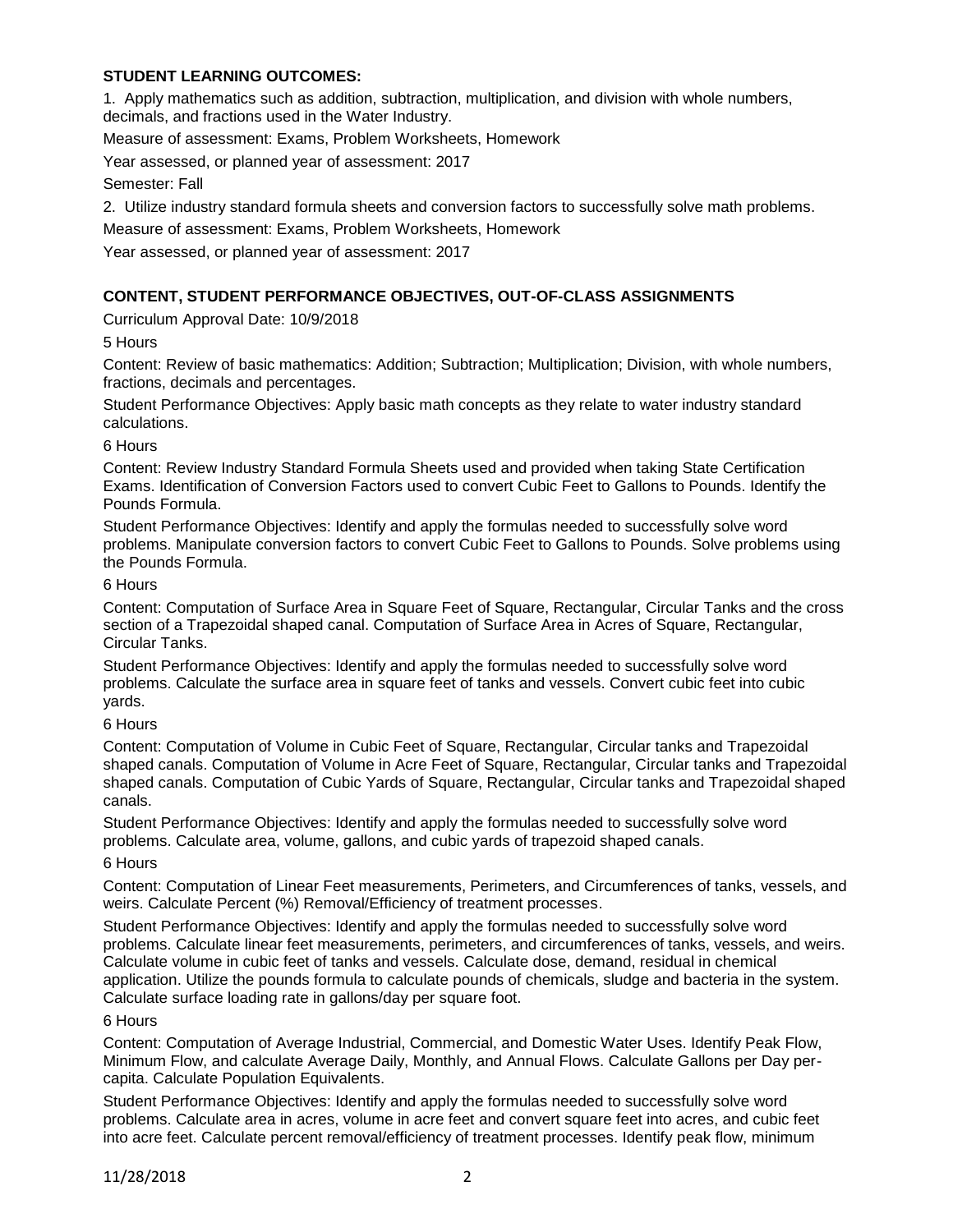flow, and calculate average daily flow. Calculate average industrial, commercial, and domestic water uses. Calculate gallons per day per-capita. Calculate population equivalents. Calculate detention time for tanks and vessels.

6 Hours

Content: Calculate PSI in Wells, Tanks, and Vessels. Convert Feet of Head into PSI. Calculate Well Drawdown, Specific Yield, Pumping Water Level, and Static Water Level. Perform Temperature Conversions for Degrees C to Degrees F, and Convert Degrees F to Degrees C.

Student Performance Objectives: Identify and apply the formulas needed to successfully solve word problems. Calculate PSI in a well, tank or vessel. Convert feet of head into PSI. Calculate well draw-down. Calculate temperature conversions from degrees Fahrenheit to Centigrade, and Centigrade to Fahrenheit.

6 Hours

Content: Computation of Detention Time for Tanks and Vessels. Calculate Velocity of moving water. Calculate Surface Loading Rates in Gallons/Day per Square Foot. Calculate Weir Overflow Rates in Gallons/Day per Linear Foot of Weir.

Student Performance Objectives: Identify and apply the formulas needed to successfully solve word problems. Calculate weir overflow rate in gallons/day per linear foot of weir. Calculate the velocity of moving water.

5 Hours

Content: Manipulation of the Formulas above Forward and Backwards.

Student Performance Objectives: Identify and apply the formulas needed to successfully solve word problems.

2 Hours

## **METHODS OF INSTRUCTION:**

Lectures and Discussions, Visual Aids, Demonstrations

### **OUT OF CLASS ASSIGNMENTS:**

Required Outside Hours: 36

Assignment Description: Review textbook examples and complete homework.

Required Outside Hours: 36

Assignment Description: Study for quizzes and exams.

Required Outside Hours: 36

Assignment Description: Solve math word problem worksheets.

## **METHODS OF EVALUATION:**

Writing assignments Percent of total grade: 0.00 % Course is primarily computational Problem-solving assignments Percent of total grade: 30.00 % Percent range of total grade: 20% to 40 % Homework Problems, Quizzes, Exams Objective examinations Percent of total grade: 50.00 % Percent range of total grade: 30% to 50% Multiple Choice, True/False, Other: Math Computation Other methods of evaluation Percent of total grade: 20.00 %

# **REPRESENTATIVE TEXTBOOKS:**

Recommended Representative Textbooks

Frank R. Spellman. Mathematics Manual for Water and Wastewater Treatment Plant Operators, Second Edition, or other appropriate college level text. . CRC Press,2014.